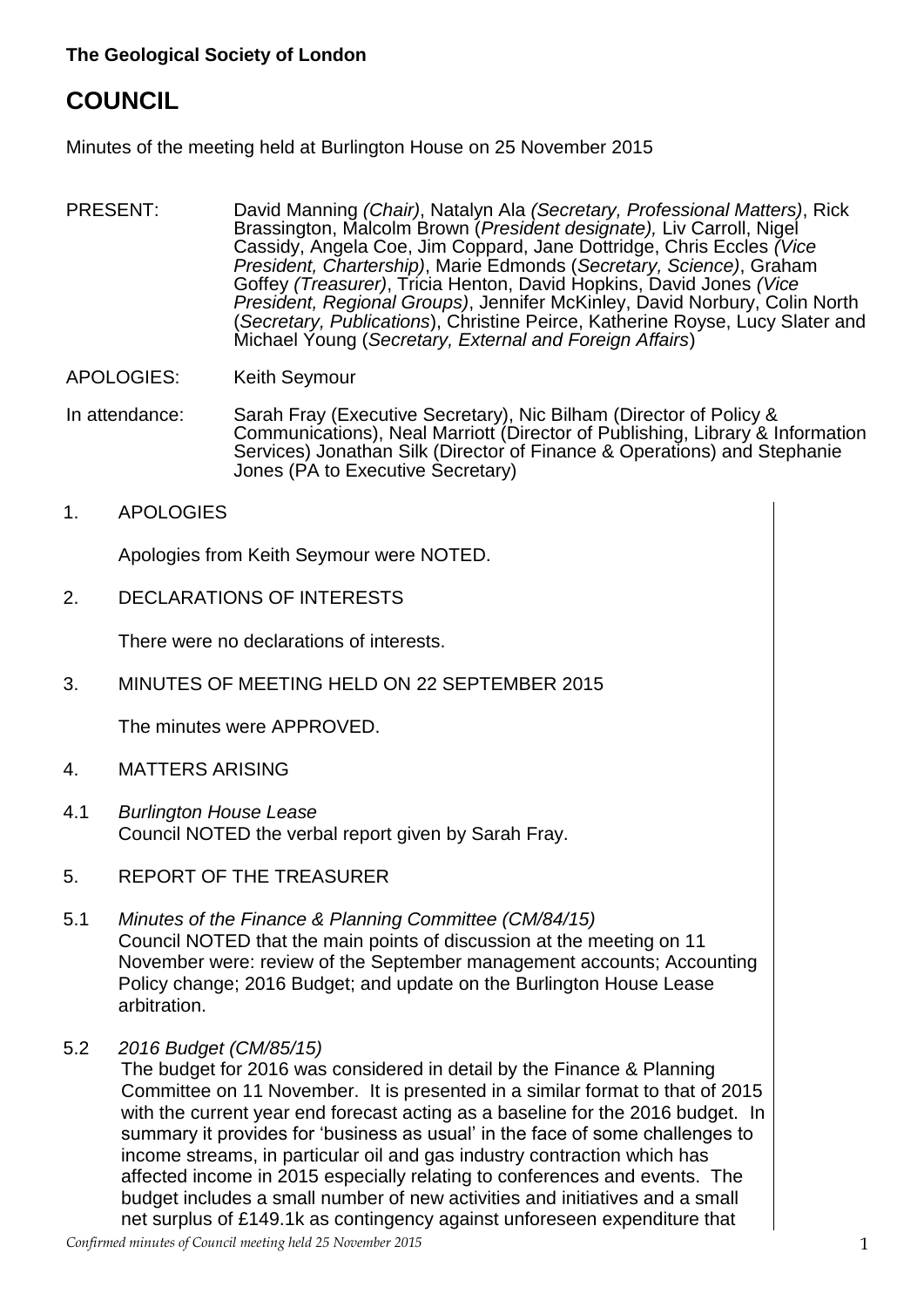might arise during the course of the year.

Council thanked Jonathan Silk for the very clear presentation and APPROVED the budget for 2016.

5.3 *Accounting Policy Changes (CM/86/15)*

The proposed changes relate to:- heritage assets; headings used for classification of charitable income and expenditure; reallocation of Fellowship and Corporate Affiliate fee income; and a new overhead recharging model. They have been agreed with the auditor, BDO, and were considered by the Finance & Planning Committee at their meeting on 11 November.

Council APPROVED the proposed changes to accounting policy.

- 5.4 *September Management Accounts (CM/87/15)* It is expected that there will be a year end surplus of £85k which aligns with the forecast made as part of the 2016 Budget exercise. The contraction in the oil and gas industry has led to a decrease in the income expected from conferences and events and this is reflected in the year end forecast.
- 5.5 *Serious Incident Report (CM/88/15)* Council NOTED that there were no serious incidents to report since the last meeting.
- 6. REPORTS OF THE EXECUTIVE *(CM/89/15)*

Council NOTED the reports from the directors.

Sarah Fray gave a verbal update to her report on her principal activities since she took her appointment on 1 October. These included items already on the agenda and:- a review of IT security; identification of business critical IT systems; risk register; election of two Staff Representatives; and security of the staff and building in the event of an act of terrorism. She highlighted in particular:-

#### *Website issues*

There has been significant disruption as a result of problems encountered following the update of the website in September. The Society's Web Team has assisted the outsource contractor by creating workarounds but the underlying issue and problems have not been resolved. This matter is being treated with the highest priority and mitigation plans have been developed to limit the impact on the Finance Team during the renewals process.

*Attendance at the Geological Society of America's conference in Baltimore* Direct one-to-one meetings were held with the Executive Directors of a number of North American societies. All were interested in discussing the extension of opportunities to collaborate and undertake joint activities. It was apparent that the Society is held in the highest regard by the US geological community and has a very strong brand based both on the science and history of the organisation.

*Attendance at the Council meeting of the European Federation of Geologists* This was in Brussels over the weekend of 21 and 22 November. Chris Eccles and Nic Bilham also attended. There are a number of issues arising and Sarah Fray and Nic Bilham will take these forward with the External Relations  $\parallel$  SF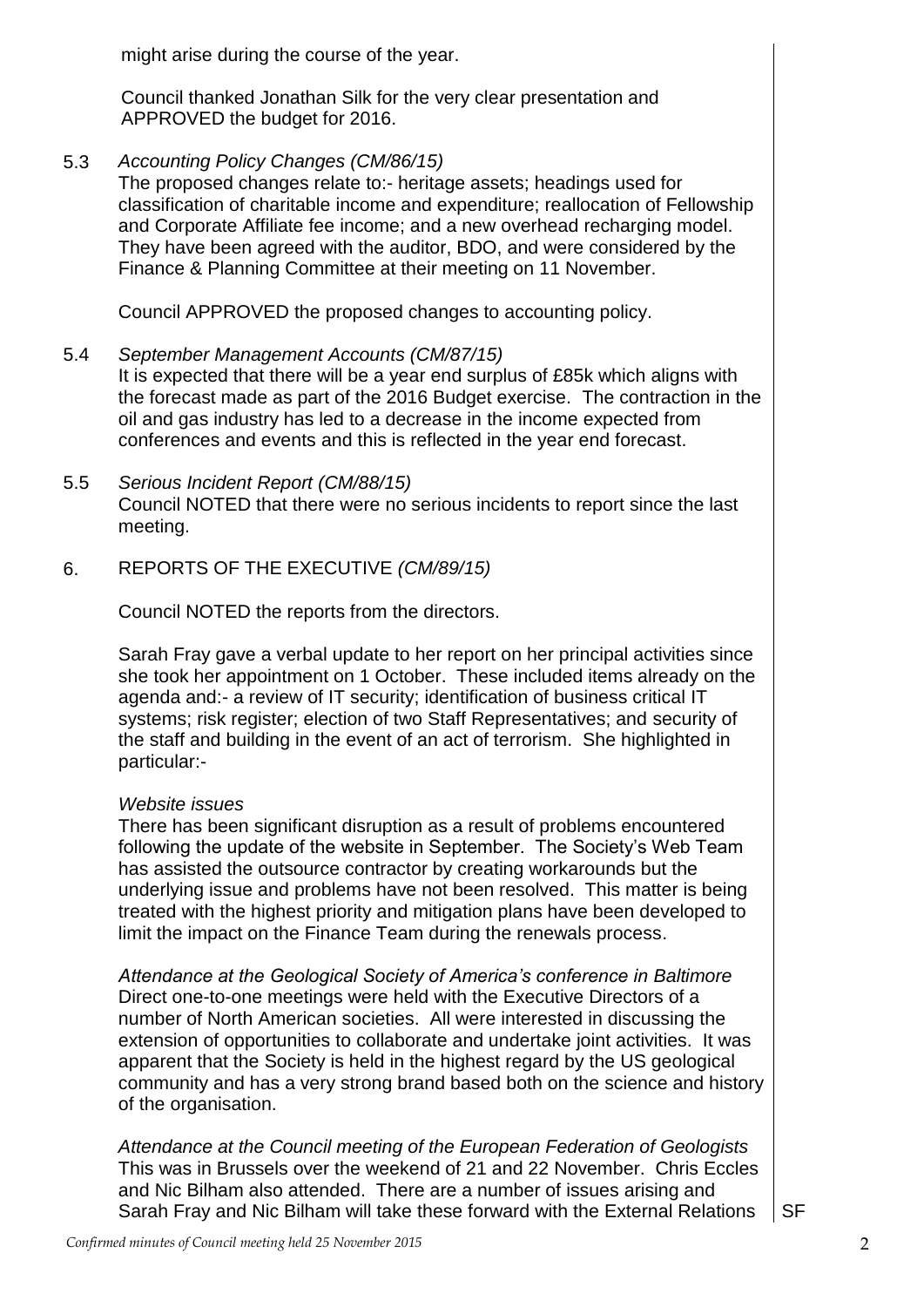|     | Committee and the Professional Committee. It was noted that the Secretary<br>General and key Board vacancies arise in 2016.                                                                                                                                                                                                                                                                                                                                                                                                                                                                                                                                                                                                                                                                                      | <b>NB</b> |  |
|-----|------------------------------------------------------------------------------------------------------------------------------------------------------------------------------------------------------------------------------------------------------------------------------------------------------------------------------------------------------------------------------------------------------------------------------------------------------------------------------------------------------------------------------------------------------------------------------------------------------------------------------------------------------------------------------------------------------------------------------------------------------------------------------------------------------------------|-----------|--|
| 7.  | TEN YEAR STRATEGY (CM/90/15)                                                                                                                                                                                                                                                                                                                                                                                                                                                                                                                                                                                                                                                                                                                                                                                     |           |  |
|     | Council NOTED the proposed timetable for the development of the new ten-<br>year strategy (2017 – 2027). It is intended to hold an additional two-day<br>residential in April 2016 focused on key strategy themes and Nic Bilham will<br>consult on dates. The development of the strategy will include consultation<br>with the Regional and Specialist Groups.                                                                                                                                                                                                                                                                                                                                                                                                                                                 | <b>NB</b> |  |
|     | At the September residential there was considerable support for the idea of<br>exploring opportunities for fundraising, for example attracting high-value<br>philanthropic donations, more funding through legacies, donations from the<br>Fellowship and broadening the base for our corporate support. Exploring<br>these options in earnest and developing an implementation plan would be a<br>significant job. It is recognised that some specialist expertise would be<br>required, but Sarah Fray asked for a Council champion to volunteer to work<br>with others to formulate some initial thinking on options. Jim Coppard said he<br>is willing to give some assistance. (post meeting note - Mike Young has<br>offered to take up the role of Council champion for which grateful thanks.)           | Council   |  |
| 8.  | FELLOWSHIP DEVELOPMENT WORKING GROUP REPORT AND<br>PROPOSAL (CM/91/15)                                                                                                                                                                                                                                                                                                                                                                                                                                                                                                                                                                                                                                                                                                                                           |           |  |
| 8.1 | Council NOTED the report reviewing activities planned for the outlined<br>objectives within the Fellowship Development Strategy. One of these<br>objectives was the growth of Fellowship numbers where there is an increase<br>in total membership of 8.8% over the last two years. The number of<br>Chartered Fellows has increased by 6.4% over the same period.                                                                                                                                                                                                                                                                                                                                                                                                                                               |           |  |
| 8.2 | <b>Revision to Regulations R/FP/1</b><br>The current process for electing Fellows is set out in this Regulation. Names<br>of proposed Fellows are published in Geoscientist and Fellows are given 21<br>days to respond. The cut-off date for new applications is therefore dictated by<br>the copy deadline for Geoscientist which means that if the deadline is missed<br>applicants can wait up to six months to be fully elected as Fellows. The<br>Society's bye-laws are silent on the timescales for electing Fellows. It is<br>proposed to revise the Regulation to omit the need to advertise names in<br>Geoscientist and instead list the names of the proposed Fellows on the<br>website. The benefit is a significant reduction in the timescale between<br>application and election to Fellowship. |           |  |
|     | Council APPROVED the amendment to Regulation R/FP/1.                                                                                                                                                                                                                                                                                                                                                                                                                                                                                                                                                                                                                                                                                                                                                             | <b>SJ</b> |  |
| 8.3 | <b>Formation of a Contaminated Land Specialist Group</b><br>The Fellowship Development Working Group identified the Contaminated<br>Land sector as a key target industry and recommends the formation of a<br>Specialist Group dedicated to professionals in this sector.                                                                                                                                                                                                                                                                                                                                                                                                                                                                                                                                        |           |  |
|     | Council NOTED that the Land Contaminated meeting in Cardiff in March 2016<br>(organised by the Southern Wales Regional Group) will be used to test the<br>contaminated land community's view on establishing a new Specialist Group<br>and on its proposed forward plans. Feedback will be reported to the May<br>meeting of the Science Committee which will decide whether to recommend                                                                                                                                                                                                                                                                                                                                                                                                                        | <b>NB</b> |  |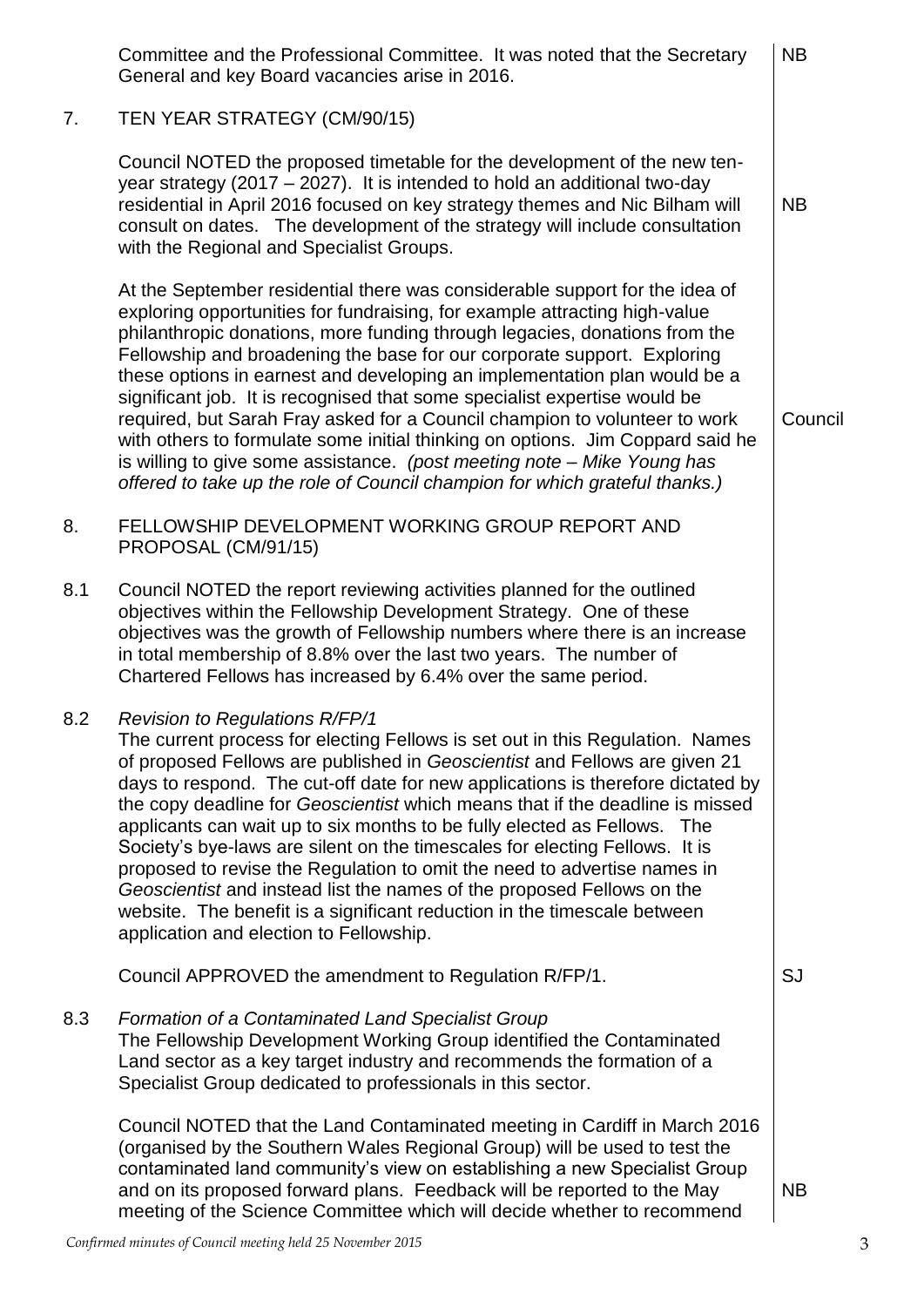|     | the establishment of the group at the June Council Meeting.                                                                                                                                                                                                                                                                                                                                                                                                                                                                                                                                             |    |  |
|-----|---------------------------------------------------------------------------------------------------------------------------------------------------------------------------------------------------------------------------------------------------------------------------------------------------------------------------------------------------------------------------------------------------------------------------------------------------------------------------------------------------------------------------------------------------------------------------------------------------------|----|--|
| 9.  | PRESIDENT'S BUSINESS                                                                                                                                                                                                                                                                                                                                                                                                                                                                                                                                                                                    |    |  |
| 9.1 | <b>Report of the Elections Committee</b><br>Seven members of Council are due to retire in June. Ten candidates have<br>indicated a willingness to stand.                                                                                                                                                                                                                                                                                                                                                                                                                                                |    |  |
| 9.2 | <b>Report of meeting of Officers</b><br>The Chair said the main business of the meeting was staff-related and there<br>were no matters to report to Council.                                                                                                                                                                                                                                                                                                                                                                                                                                            |    |  |
| 9.3 | Amendments to Fellowship Regulations (CM/92/15)<br>Regulations R/FP/6: Investigation of complaints and disciplinary procedures<br>The Professional Committee was asked by Council in June 2015 to review<br>these Regulations. The proposed amendments were discussed by the<br>Professional Committee at their September and November meetings.                                                                                                                                                                                                                                                        |    |  |
|     | Council APPROVED the amendments to Regulations R/FP/6.                                                                                                                                                                                                                                                                                                                                                                                                                                                                                                                                                  | SJ |  |
|     | Regulations R/FP/7: Codes of Conduct<br>The Professional Committee was asked by Council to review the Codes of<br>Conduct in light of the consensus statement from the American Geoscience<br>Institute. These were discussed at the September Professional Committee<br>meeting and it was agreed that a review should ensure the readability of the<br>text from a non-technical viewpoint. In addition the review should also ensure<br>that the regulations conform to the new updated Chartered Scientist<br>standards published by the Science Council.                                           |    |  |
|     | Council APPROVED the amendments to Regulations R/FP/7.                                                                                                                                                                                                                                                                                                                                                                                                                                                                                                                                                  | SJ |  |
|     | Regulations R/FP/11: Criteria and procedure for validation as a Chartered<br><b>Scientist</b><br>The Science Council has approved a rewritten version of the competencies<br>they require for the award of Chartered Scientist and the Regulations require<br>amendment to comply.                                                                                                                                                                                                                                                                                                                      |    |  |
|     | Council APPROVED the amendments to Regulations R/FP/11.                                                                                                                                                                                                                                                                                                                                                                                                                                                                                                                                                 | SJ |  |
|     | Amendment to Regulations R/G/14: Award of Society Medals and Funds<br>The Regulations state that "Fellows may make nominations for the Society's<br>Medals and Funds ". and require that nominations are proposed and<br>seconded. There is no statement about whether both must be Fellows. At<br>their meeting on 6 November the Awards Committee, chaired by the<br>President, agreed that the most important criterion is to keep the standard of<br>nominations at the highest level for which the proposer and the seconder need<br>to have sufficient knowledge of the candidate and their work. |    |  |
|     | Council APPROVED the amendment to Regulations R/G/14 in line with the<br>recommendation of the Awards Committee that the proposer must be a Fellow<br>but it is not necessary for the seconder to be a Fellow.                                                                                                                                                                                                                                                                                                                                                                                          | SJ |  |
| 10. | AWARDS FOR 2016 (CM/94/15)                                                                                                                                                                                                                                                                                                                                                                                                                                                                                                                                                                              |    |  |
|     | The list of Award winners for 2016 is appended. Council agreed to award all                                                                                                                                                                                                                                                                                                                                                                                                                                                                                                                             |    |  |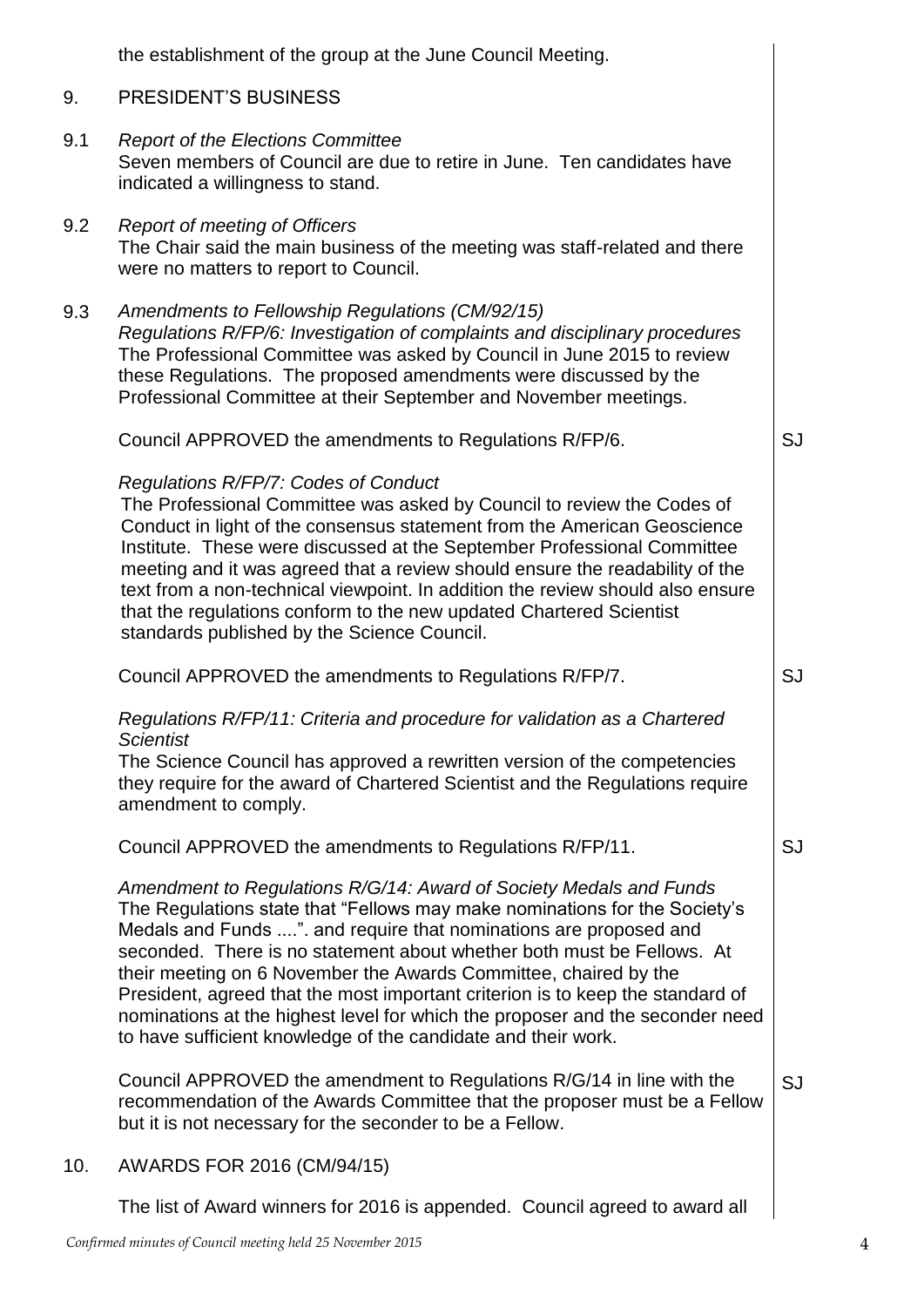four of the funds. *Council were reminded that this information is confidential until the award winners have been notified and accepted.* SJ

- 11. AMENDMENT TO OPEN ACCESS DISCOUNT POLICY (CM/95/15) The original intention of the Policy was for the Society to adjust prices (up or down) annually in order to avoid the perception of "double-dipping", whereby publishers receive subscription income whilst simultaneously charging authors for open access services. When applied, however, the policy has had a number of unexpected and undesirable consequences, not least of which is that both the Society and its subscribing libraries find it more difficult to budget. The Finance & Planning Committee approved an amendment to the Society's Open Access Policy at their September meeting. It is proposed that the following sections:
	- 8. Subscriptions may be charged for GSL titles for as long as they continue to feature articles for which no APC has been paid. For each journal/series a base-line subscription will be calculated annually, mid-year, for the following calendar year. This price will reflect the price of the journal assuming no Gold Open Access content.
	- 9. Each year an Open Access Discount will be provided to trade subscribers reflecting the level of APCs received. The level of this Discount will fluctuate by year, but as the volume of Gold Open Access content grows, the level of discount will increase and the subscription price will decrease in real terms. The Open Access Discount will be explicitly stated on all price lists and subscription invoices.

#### be replaced with:

8. GSL is committed to responsible subscription pricing. Should the volume of open access content in any title rise to significant levels, the Society will recognise and accommodate the associated APC income when setting its annual prices.

Council APPROVED the amendment to the Open Access Policy.

### 12. DIVERSITY, EQUALITY AND INCLUSION UPDATE (CM/96/15)

Tricia Henton, Diversity Champion, said:-

- Since its launch in February 2015 the diversity monitoring form has been answered by just over 1400 Fellows.
- Overall Science A-level entry numbers have decreased for the first time in five years. There has been a slight increase in the number of females taking Physics A-level but the gender gap in many subjects remains. The Science Council has recently added a new section on their website titled "Why Diversity Matters" which is intended as a space for sharing perspectives and experiences regarding diversity and inclusion in STEM (Science, Technology, Engineering, Mathematics).
- The STEMM (Science, Technology, Engineering, Mathematics and Medicine) Disability Advisory Committee aims to bring collective action and a strategic approach to strengthening the inclusion of disabled people in STEMM. They are holding a conference in March at which the Society will be represented.

#### 13. REPORTS OF THE STANDING COMMITTEES (CM/97/15)

Council NOTED the main items discussed at the most recent meetings of each of the standing committees:-

*External Relations Committee (13 October):-*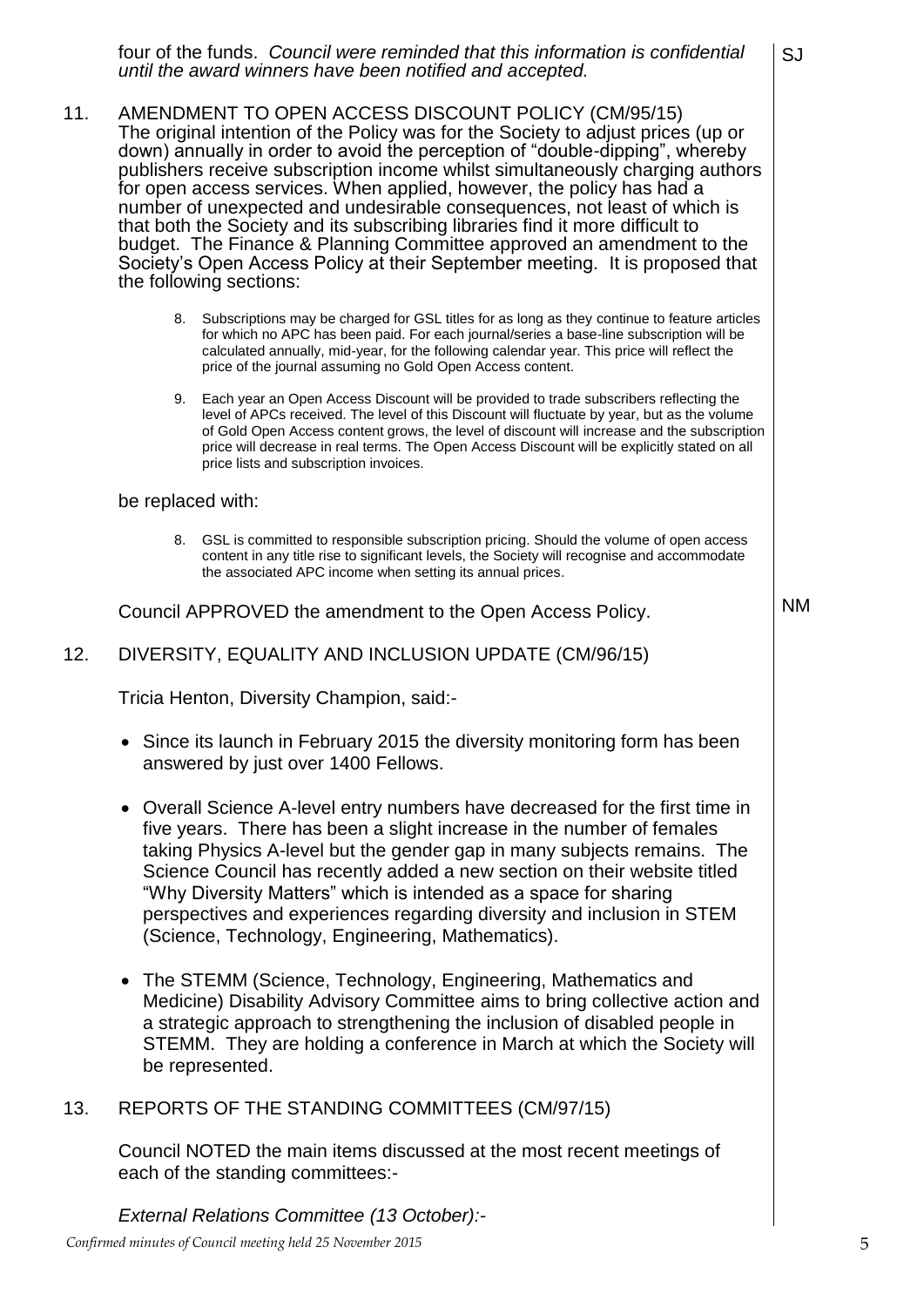- The role of geoscience in meeting the United Nations post-2015 sustainable development goals, and GSL cooperation with Geology for Global Development.
- Possible bids to host the  $37<sup>th</sup>$  International Geological Congress IGC) in 2024, and GSL's policy regarding the location of future IGCs.
- Geological Society representation on outside bodies.
- Raising the profile of geoscience to NERC and other research funders. It was agreed that the Society will consider holding a conference in 2016 with University Geoscience UK.
- Status report on geoscience matters in Wales, Northern Ireland and the Republic of Ireland.

# *Professional Committee (16 November):-*

- Review of Regulations R/FP/6 Complaints and Disciplinary Procedures
- Review of Regulations R/FP/7 Codes of Conduct
- Fellowship Development Strategy Report for 2015
- Fellowship Development Working Group recommendations
- Changes to Regulations R/FP/11 Criteria and Procedure for validation as a Chartered Scientist

# *Publications and Information Committee (18 November):-*

- Membership of PIC– what do we want from it and how do we bring in expertise?
- Re-naming of the Fellows' Room
- Library journals acquisitions and cancellations
- Lyell Collection development plans for 2016 and JCore platform upgrade update
- Online First review for Special Publications

# *Science Committee (14 October):-*

- Reports from the 'families' of Specialist Groups.
- Proposals for future meetings, including those associated with the Year of Water (2016).
- Identification of 2017 as the Year of Risk, and ideas for future themed years.

# 14. HEALTH AND SAFETY (CM/98/15)

Council NOTED that there were no incidents at Burlington House or the Publishing House since the last report to Council in June. It was also noted that the lift at Burlington House was out of service for four days due to a broken part. This highlighted the potential for an accident or incident. There is only one staircase to the basement, a particular difficulty because the kitchen is located there. The lift out of service also prevents the use of the accessible toilet situated on the 1<sup>st</sup> floor.

#### 15. **ELECTIONS**

#### 15.1 *Fellowship (CM/99/15)*

Council AGREED to recommend to the Fellowship that those candidates listed should be elected as Fellows at the OGM on 25 November 2015.

15.2 *Chartered Geologists (CM/100/15)* The applications from Fellows to become Chartered Geologists listed in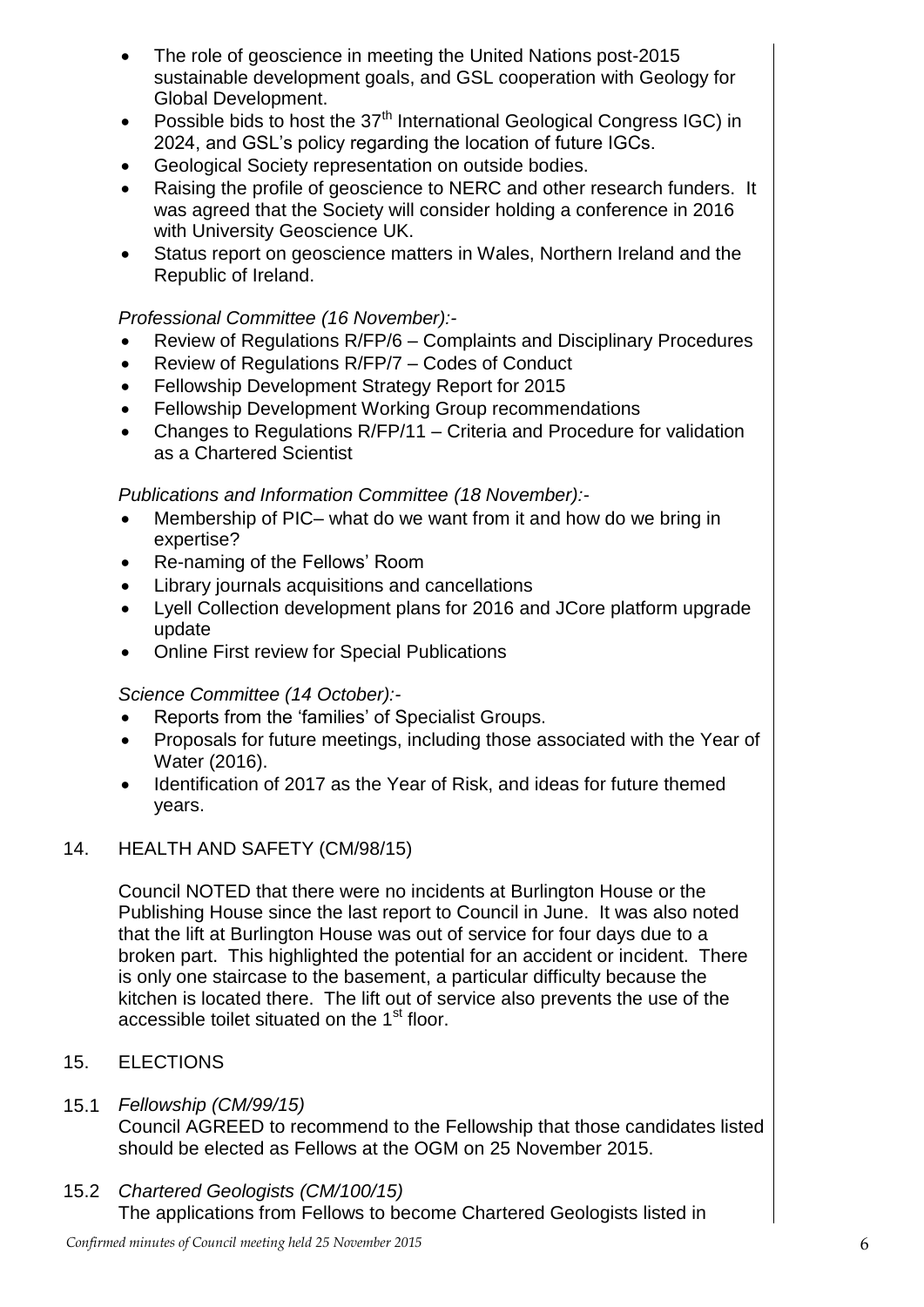CM/100/15 had been approved by the Chartership Panel and were AGREED by Council. Council also AGREED to the election of Ms Ceylan Polat.

- 15.3 *Candidate and Junior Candidate Fellowship (CM/101/15)* Council AGREED to elect as Candidate Fellows and Junior Candidate Fellows those applicants listed.
- 15.4 *European Geologists (CM/102/15)* Council NOTED the names elected as European Geologists at the November meeting of the EFG.
- 15.5 *Chartered Scientist (CM/103/15* Council AGREED to elect as Chartered Scientists those applicants listed.

#### 16. ANY OTHER BUSINESS

### 16.1 *Confidential items*

When confidential items are discussed by Council past practice has been to produce two sets of minutes, one with items which can be published on the website and a separate confidential annexe for Council only, i.e. not for publication. Sarah Fray suggested that one set of minutes is produced which, when approved, is redacted for publication on the website. Council AGREED with this proposal.

17. DATE OF NEXT MEETING

The next meeting is on 3 February 2016 at 2.00pm